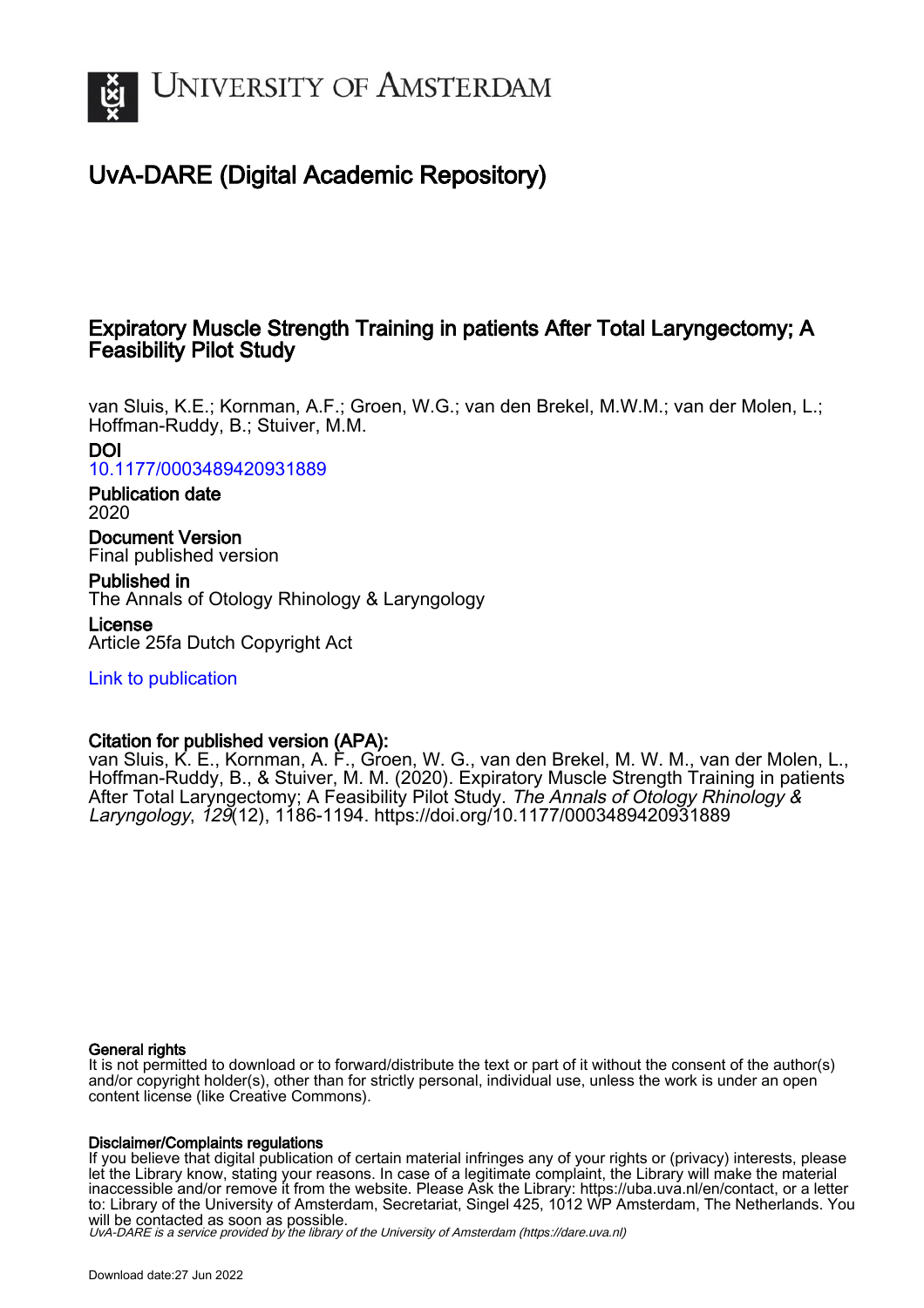# **Expiratory Muscle Strength Training in patients After Total Laryngectomy; A Feasibility Pilot Study**

Annals of Otology, Rhinology & Laryngology 2020, Vol. 129(12) 1186–1194 © The Author(s) 2020 Article reuse guidelines: [sagepub.com/journals-permissions](https://us.sagepub.com/en-us/journals-permissions) https://doi.org/10.1177/0003489420931889 DOI: 10.1177/0003489420931889 [journals.sagepub.com/home/aor](https://journals.sagepub.com/home/aor) **SSAGE** 

**Klaske E. van Sluis, MSc1,2\* , Anne F. Kornman, MSc1\* ,**  Wim G. Groen, PhD<sup>3</sup>, Michiel W. M. van den Brekel, MD, PhD<sup>1,2,4</sup>, Lisette van der Molen, PhD<sup>1</sup>, Bari Hoffman-Ruddy, PhD<sup>5</sup>, **and Martijn M. Stuiver, PhD1,6,7**

#### **Abstract**

**Objectives:** Expiratory muscle strength training (EMST) is a threshold based device-driven treatment for improving expiratory pressure. EMST proved to be effective in different patient groups to improve cough function. To date, EMST has not been tested in the total laryngectomy population (TL).

**Methods:** This prospective, randomized case-series study examined feasibility, safety, and compliance of EMST in a group of TL participants and its effects on pulmonary function, physical exertion, fatigue, and vocal functioning. Ten TL participants were included in the study to perform a 4 till 8weeks of EMST. Objective and subjective outcome measures included manometry, spirometry, cardio pulmonary exercise testing (CPET), voice recordings, and patient reported outcome measures. Group means were reported and estimates of the effect are shown with a 95% confidence interval, using single sample t-tests.

**Results:** Nine participants completed the full study protocol. Compliance to the training program was high. All were able to perform the training, although it requires adjustments of the device and skills of the participants. Maximum expiratory pressure (MEP) and vocal functioning in loudness improved over time. After EMST no changes were seen in other objective and subjective outcomes.

**Conclusions:** EMST appears to be feasible and safe after total laryngectomy. MEP improved over time but no improvement in the clinically relevant outcome measures were seen in this sample of relatively fit participants. Further investigation of the training in a larger group of participants who report specifically pulmonary complaints is recommended to investigate if the increase in MEP results in clinical benefits.

**Level of Evidence:** 4

#### **Keywords**

head and neck cancer, total Laryngectomy, cough, bronchoesophagology, voice, clinical outcomes research

### **Introduction**

Total laryngectomy (TL), which involves surgical removal of the larynx, leads to lifelong changes in voice, swallowing and airway. Pulmonary driven speech can be re-established with insertion of a voice prosthesis, also called tracheoesophageal speech.<sup>1</sup> Compared to healthy individuals the voices of tracheoesophageal speakers have a rough voice quality, reduced loudness, and limited range.<sup>2</sup>

After TL pulmonary condition is affected as air entering the lungs via the stoma is not warmed and humidified by the nose and upper respiratory tract, which leads to impaired mucociliary clearance. Impaired mucociliary function is the main cause of pulmonary complaints such as increased mucus production and forced mucus

expectoration after TL.<sup>3-5</sup> Warming and humidifying the inhaled air is a key factor in improving pulmonary condition. Over the years several options were developed: external humidifiers, stoma cloths (eg, bibs), and heatmoisture-exchange devices (HME-devices).<sup>5-8</sup> Both stoma cloths and HME-devices are proved to be effective in everyday life and can reduce pulmonary problems in this patient group.<sup>9-11</sup> Nevertheless, pulmonary complaints including increased mucus production and forced mucus expectoration are still present after TL.<sup>12,13</sup>

The altered anatomy results in an physiological altered cough function after TL. Removal of the larynx eliminates the ability to generate subglottic pressure prior to cough onset. Cough requires high expiratory airflows to aerosolize and remove material that is unable to be removed by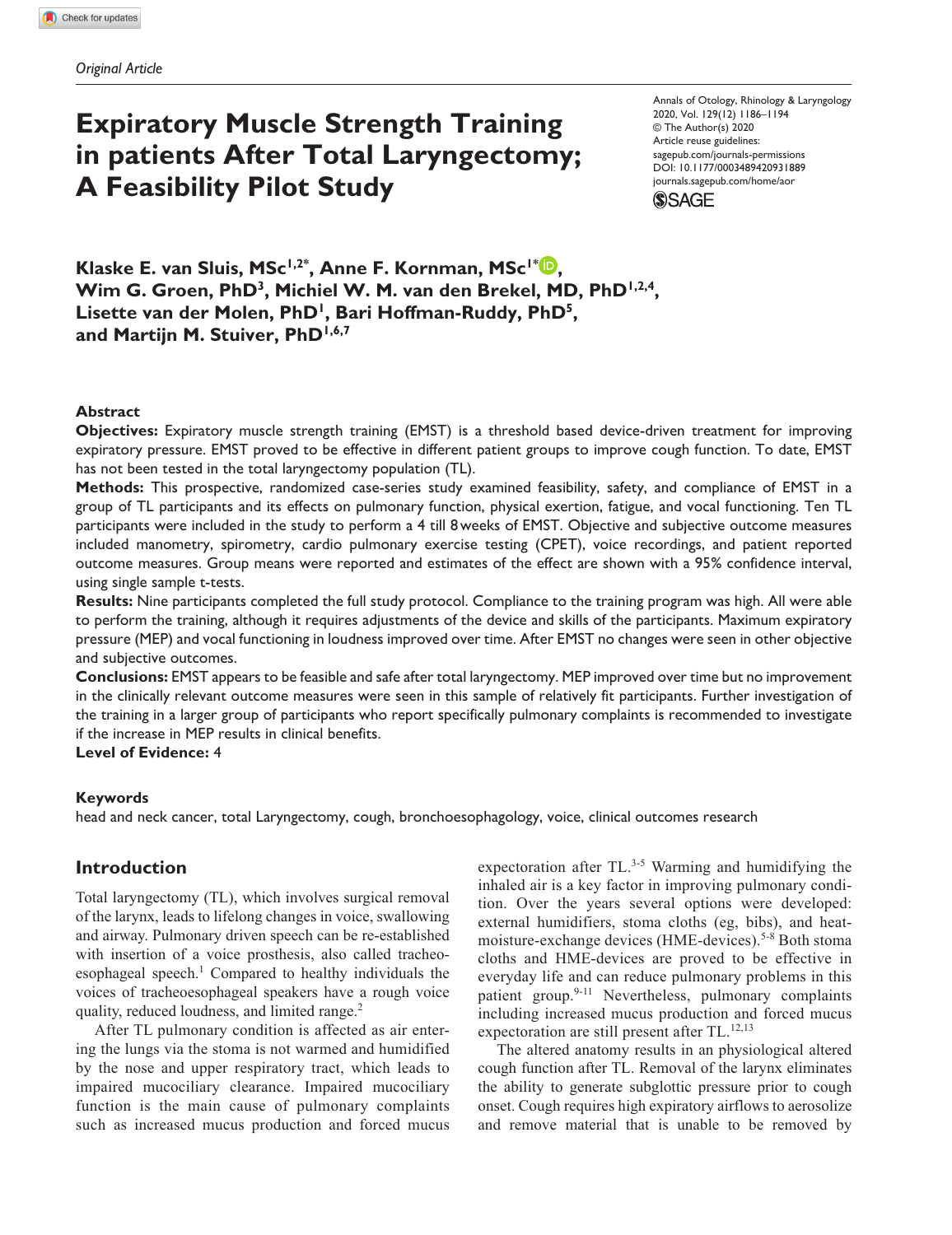mucociliary action. Cough "strength" is determined by the ability to generate high expiratory pressures immediately prior to cough onset and by the volume of air that is expelled from the airways.14 With the absence of the ability to build up subglottic pressure, it is assumed that after a TL increased cough strength can only be achieved by increasing the volume and speed of cough expiratory airflow. To date, cough function after TL and the potential benefit of rehabilitation techniques have not been studied.

A well-known rehabilitation technique to improve cough function is expiratory muscle strength training (EMST). Recently, the use of EMST has been evaluated in several studies,<sup>15</sup> including different patient groups such as Parkinson's disease,  $14,16,17$  multiple sclerosis,  $18$  sleep apnea,<sup>19</sup> head and neck cancer patients with dysphagia,<sup>20</sup> stroke, $2^{1,22}$  amyotrophic lateral sclerosis, $2^{3}$  supracricoid partial laryngectomy,<sup>24</sup> and healthy participants.<sup>25-27</sup> In several populations, to date, EMST has been shown to increase expiratory pressure generation by 30% to 150%, with an average increase of approximately 50% in a 4-week period of time.14,16,18,20,22,23,27 Most of the clinical studies cited above aimed at improving cough strength to improve clearing of aspiration of oral intake or saliva.16-18,20,22,24 EMST has not been tested in the TL population.

The main objective of the present study is to evaluate feasibility, safety, and compliance of EMST in individuals who have undergone TL. Subsequently, objective and subjective outcomes of the effects of EMST on pulmonary function, physical exertion, fatigue, and vocal functioning are assessed.

# **Materials and Methods**

This prospective, randomized case-series study examined feasibility of EMST and its effects on pulmonary function and voice, in a group of male TL participants, who were at least a half year post surgery and, if applicable, postoperative (chemo) radiation. Participants were screened and recruited from the head and neck department of the Netherlands Cancer Institute-Antoni van Leeuwenhoek, Amsterdam, The Netherlands. Exclusion criteria were: recurrence of head and neck cancer, a history of lung cancer, severe asthma, tuberculosis, uncontrolled or untreated hypertension, a heart attack in the last year, or abdominal hernia. The study was approved by the medical ethical review committee of the Netherlands Cancer Institute (registration nr. NL60167.031.16.).

# *Expiratory Muscle Strength Training and Adjustment to Use After TL*

EMST150 (Aspire Products) is a threshold based devicedriven treatment for improving expiratory pressure generating capacity. EMST employs a handheld training device consisting of a plexiglass tube. Inside the device is a variable tension spring controlling a valve that is calibrated in pressure, adjustable from 30 till 150 cmH<sub>2</sub>O. When enough pressure is developed, the valve opens, allowing air to flow through the trainer. The patient is instructed to exhale forcefully through the device. In this way, EMST targets the rectus abdominis and internal intercostal muscles through a program of progressive overloading which is an exercise stimulus specific for forceful expiration.

To adjust the use of the EMST150 device for TL participants, we developed and produced an adaptor to connect the device at the adhesive baseplate in front of the tracheostoma. This adaptor contains an opening on top to allow inhalation which can be occluded manually, a small lumen for use of the voice prosthesis plug, and a tube which enables connection with a manometer (Figures 1 and 2).

## *EMST Sudy Training Protocol*

All participants performed 4weeks of EMST (period A) which consisted of five sets of five repetitions across 5days per week. Strength measurements and subsequent adjustment of the pressure of the EMST device were performed at baseline and after each training week. Participants were instructed to perform their training sessions at home and log each training with details in a diary to check compliance. During the

1 Department of Head and Neck Oncology and Surgery, Netherlands Cancer Institute-Antoni van Leeuwenhoek, Amsterdam, Noord-Holland, The Netherlands

3 Department of Psychosocial Research and Epidemiology, Netherlands Cancer Institute, Amsterdam, The Netherlands

4 Department of Maxillofacial Surgery, Academic Medical Center, Amsterdam, The Netherlands

<sup>6</sup>Center for Quality of Life, Netherlands Cancer Institute, Amsterdam, The Netherlands

7 ACHIEVE, Faculty of Health, Amsterdam University of Applied Sciences, Amsterdam, The Netherlands

\* Shared first authorship, these authors contributed equally

#### **Corresponding Author:**

Anne F. Kornman, MSc, Department of Head and Neck Oncology and Surgery, Netherlands Cancer Institute-Antoni van Leeuwenhoek, plesmanlaan 121, Amsterdam, Noord-Holland 1066 CX, The Netherlands.

Email: [a.kornman@nki.nl](mailto:a.kornman@nki.nl)

<sup>2</sup> Amsterdam Center for Language and Communication, University of Amsterdam, Amsterdam, The Netherlands

<sup>&</sup>lt;sup>5</sup>School of Communication Sciences and Disorders, University of Central Florida, Orlando, FL, USA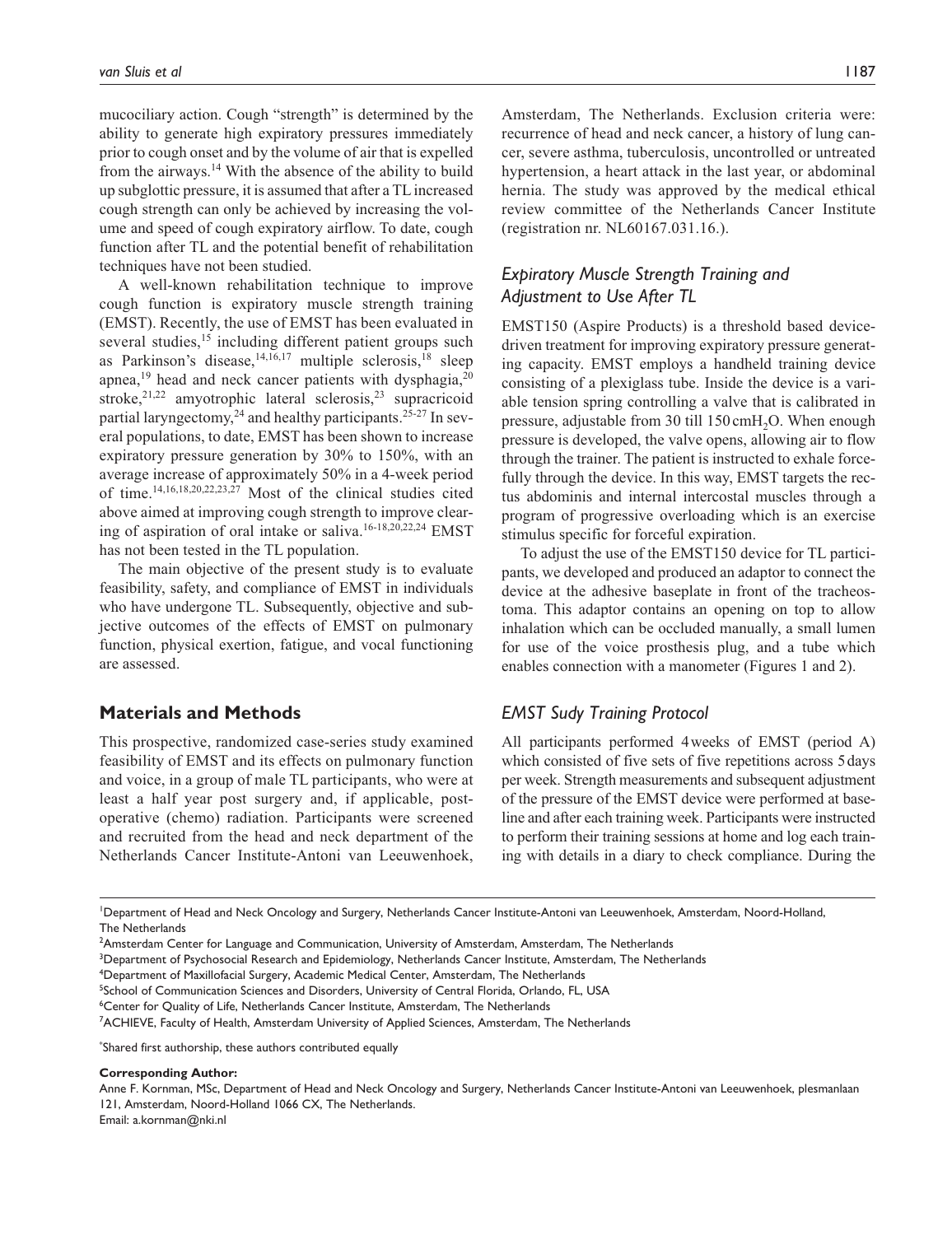

**Figure 1.** EMST150 connected to a baseplate with the adapter and voice prosthesis plug present.



**Figure 2.** EMST150 during practice, connected to the baseplate attached to the tracheostoma. The index finger is used to occlude the opening on top during forced exhalation.

weekly visits to the hospital, the researchers monitored the participants' compliance by discussing their training results. The pressure of the device was set at approximately 80% of the participant's mean Maximum Expiratory Pressure (MEP). In the following 4weeks (period B), participants were allocated to different protocols depending on the group they were randomized to. Participants in group 1 discontinued the training. Participants in group 2 continued EMST for another 4weeks, but with a lower frequency of 2days per week. Block-randomization in blocks of four with stratification for age was performed with help of Alea software.

Adjustments in training procedures with the EMST150 device were needed. Before each training session, the participants' voice prosthesis had to be blocked with a plug to avoid air escaping through the voice prosthesis into the esophagus. Participants were instructed to connect the EMST device at the adhesive in front of the tracheostoma, take a deep breath, close the opening on top of the adaptor with a finger, and exhale forcefully into the EMST device until enough pressure was built up to open the valve inside.

### *Feasibility, Safety, and Compliance*

The main objective of the study was to evaluate feasibility, safety, and compliance with the EMST program. Any difficulties regarding participants' performance of the training and assessment procedures were documented. Participants were instructed to log every training session and reflect on their experiences in a diary. At the end of the training program participants filled in a short questionnaire on whether they found the training feasible and whether they could stay motivated during the period of training.

### *Objective and Subjective Outcome Measures*

The effects of EMST on pulmonary function, physical exertion, fatigue, and vocal functioning are assessed with manometry, spirometry, cardio pulmonary exercise testing (CPET), voice recordings, and questionnaires. Time points of the assessments are shown in Table 1. MEP in  $cmH<sub>2</sub>O$ was obtained with a calibrated digital manometer (Druck DPI 705) connected to the adapter whilst the EMST device was adjusted to the maximum pressure of  $150 \text{cm}H<sub>2</sub>O$  and connected to the tracheostoma. Participants were instructed to sit, take a deep breath, occlude the adapter, and exhale as forcefully as possible. Peak Expiratory Flow (PEF) in L/min was obtained with a Micro l spirometer combined with a Microgard ll filter (PT Medical) which was placed directly on the baseplate of the stoma. Participants were instructed to inhale calm but deep and then exhale as forcefully and fast as they could. A series of three forced expirations was used to obtain MEP and PEF, the mean of the three trials was used for the analysis. With a calibrated ergospirometry system (Jaeger Masterscreen CPX, Houten, The Netherlands), connected to the stoma, vital capacity (VC), and forced expiratory volume in the first second (FEV1) were measured. Participants performed a Cardio Pulmonary Exercise Test (CPET) on an electronically braked cycle ergometer (Lode Corival, ProCare, Groningen, The Netherlands). An adapter was made to fit the flow turbine directly to the baseplate in front of the tracheostoma and a headband for fixation was used to support the adapter and flow turbine. The ventilatory efficiency was defined by minute volume of expired air relative to volume of  $CO<sub>2</sub>$  produced (VE/VCO<sub>2</sub>). Patients cycled till they had reached a respiratory exchange ratio of 1.0 thus precluding them from a maximal exertion. Directly after finishing the test, participants were asked to rate their perceived level of exertion and dyspnea on a Borg scale.<sup>28,29</sup> Voice recordings were made with a head mounted microphone and recorded with Audacity software.<sup>30</sup> Participants were instructed to perform a sustained vowel /a/ as long as possible to measure maximum phonation time (MPT). Vocal range in Herz (Hz) and dynamic range in deciBel (dB) were measured as an outcome of the difference between the lowest and highest and softest and loudest /a/ produced,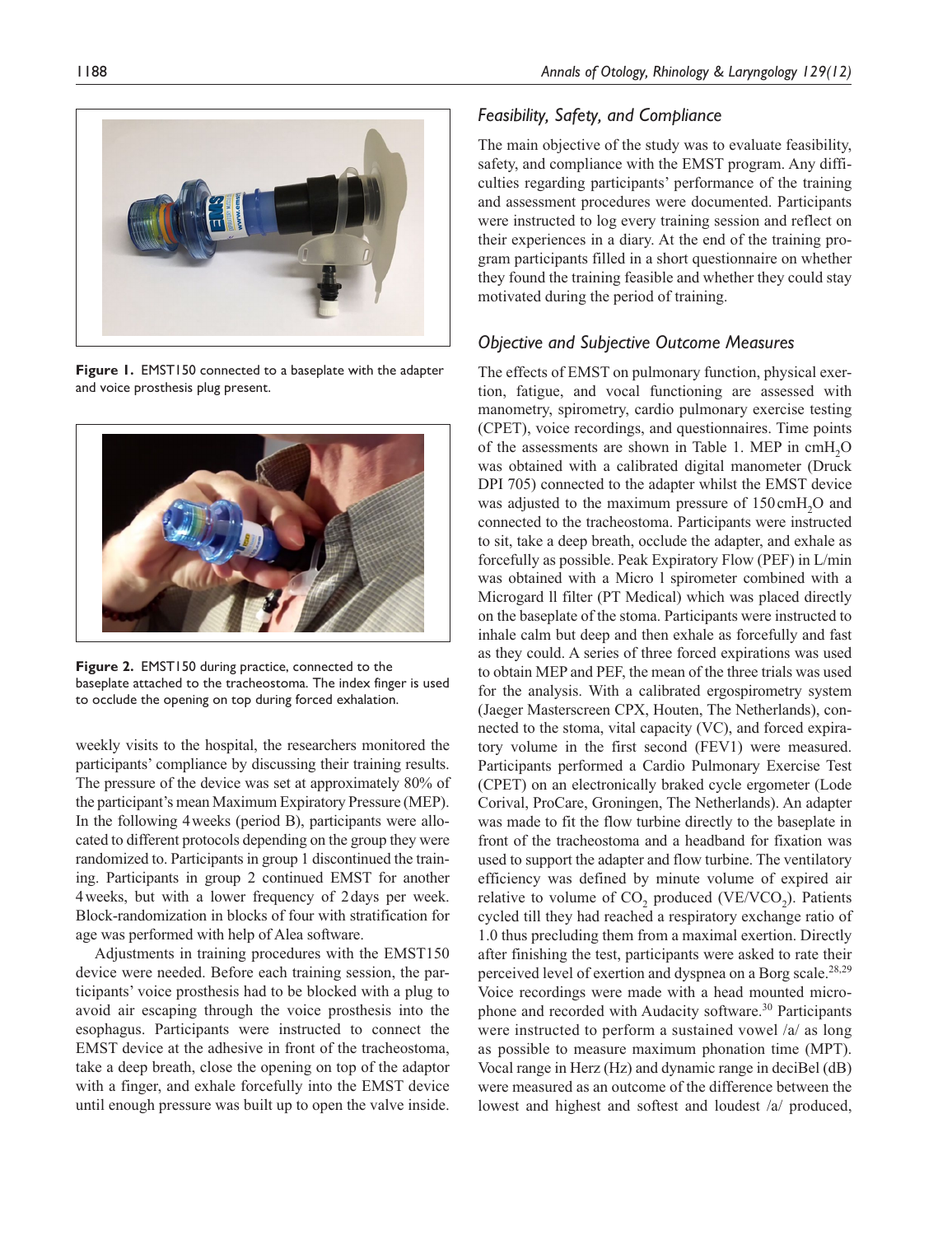|                                                                  | Wk0      | Wk I | Wk <sub>2</sub> | Wk 3 | Wk4 | Wk8 |  |
|------------------------------------------------------------------|----------|------|-----------------|------|-----|-----|--|
|                                                                  | Period A |      |                 |      |     |     |  |
| Manometry-MEP                                                    | X        | X    | X               | x    | X   | X   |  |
| Spirometry-PEF                                                   | X        | X    | X               | X    | X   | X   |  |
| Spirometry-VC, FEVI                                              | X        |      |                 |      | X   |     |  |
| CPET-VE/VCO <sub>2</sub> , Borg exertion-,<br>Borg dyspnea scale | X        |      |                 |      | X   |     |  |
| Voice assessment—Vocal range<br>(Hz and dB), MPT                 | X        |      |                 |      | X   |     |  |
| Short fatigue questionnaire <sup>33</sup>                        | X        |      |                 |      | X   | X   |  |
| Clinical COPD Questionnaire <sup>34</sup>                        | X        |      |                 |      | X   |     |  |
| Voice Handicap Index-1032                                        | X        |      |                 |      |     |     |  |

**Table 1.** Overview of the Assessed Outcome Measures per Time Point, Visualization of Period A and B Over Time.

Abbreviations: CPET, Cardio Pulmonary Exercise Testing; FEV1, Forced Expiratory Volume in the first second; MEP, Maximum Expiratory Pressure; MPT, Maximum Phonation Time; PEF, Peak Expiratory Flow; VC, Vital Capacity.

respectively. The best of three attempts was used for each value. All voice recordings were acoustically analyzed with PRAAT software.<sup>31</sup> Self-reported vocal functioning is assessed with the Voice Handicap Index-10 (VHI-10),  $32$ self-reported fatigue with the Short Fatigue Questionnaire  $(SFQ)<sup>33</sup>$  and self-reported pulmonary functioning with the clinical COPD questionnaire  $(CCQ).<sup>34</sup>$ 

#### *Statistical Analysis*

Due to lack of preliminary data with regard to pulmonary exercise programs in TL patients, there was no meaningful way to perform sample size calculations related to the quantitative outcome. All data was analyzed using SPSS software.<sup>35</sup> Accordingly, no significance tests were performed. Group means were estimated with a 95% confidence interval, using single sample t-tests.

## **Results**

Ten participants were included and signed informed consent. Participants age ranged from 50 to 73years, and all were tracheo-esophageal speakers (characteristics are presented in Table 2).

### *Feasibility, Compliance, and Safety*

Using the EMST device with help of an adapter on the tracheostoma of the TL participants appeared to be generally feasible. All participants could perform the training. One participant withdrew from the study after 1 week due to unrelated medical reasons. For the remaining nine participants, compliance to the allocated training program was 95.5%. According to the final short questionnaire, participants did not experience problems to stay motivated during the training weeks. Minor problems included leakage of air underneath the adhesive, which was reported by four of the participants. Two participants occasionally experienced dizziness during and shortly after the training. Three participants were not able to plug the voice prosthesis prior to the training, and continued training without plug. From the six participants who did plug their voice prosthesis before training, three mentioned that plugging was a hassle.

Regarding to safety, one adverse event occurred with one of the participants in his fourth EMST training week. After a training session with the EMST, the voice prosthesis was not in situ anymore. A new voice prosthesis was placed and an X-thorax was made which showed that the voice prosthesis was not in the lungs. All participants and the medical ethical review committee were informed.

#### *Objective and Subjective Outcome Measures*

Results on pulmonary function, physical exertion, fatigue, and vocal functioning are presented in Table 3. We observed a non-linear increase in the manometry outcome MEP. During the first four training weeks mean MEP increased from 125.5 cmH<sub>2</sub>O to 174.8 cmH<sub>2</sub>O during the first 4 weeks (95% CI: baseline 110.4-140.6, 4week 152.8-196.8). After 4weeks, MEP stabilized, with no evidence for differences in detraining between group 1 and group 2 (Figure 3). Overall, MEP decreased slightly to a mean of 164.9 cmH<sub>2</sub>O (95% CI: 141.8-189.0) at the end of the follow-up. Three of the nine participants achieved a MEP-score above 187.5 cmH<sub>2</sub>O during the first four training weeks. For those participants, training at 80% of the mean MEP was not possible from that moment onward, since the maximum setting of the EMST is 150 cmH<sub>2</sub>O. These participants continued their training on the maximum setting of the EMST150 device. The three participants who used no plug during training showed increase of the MEP as well.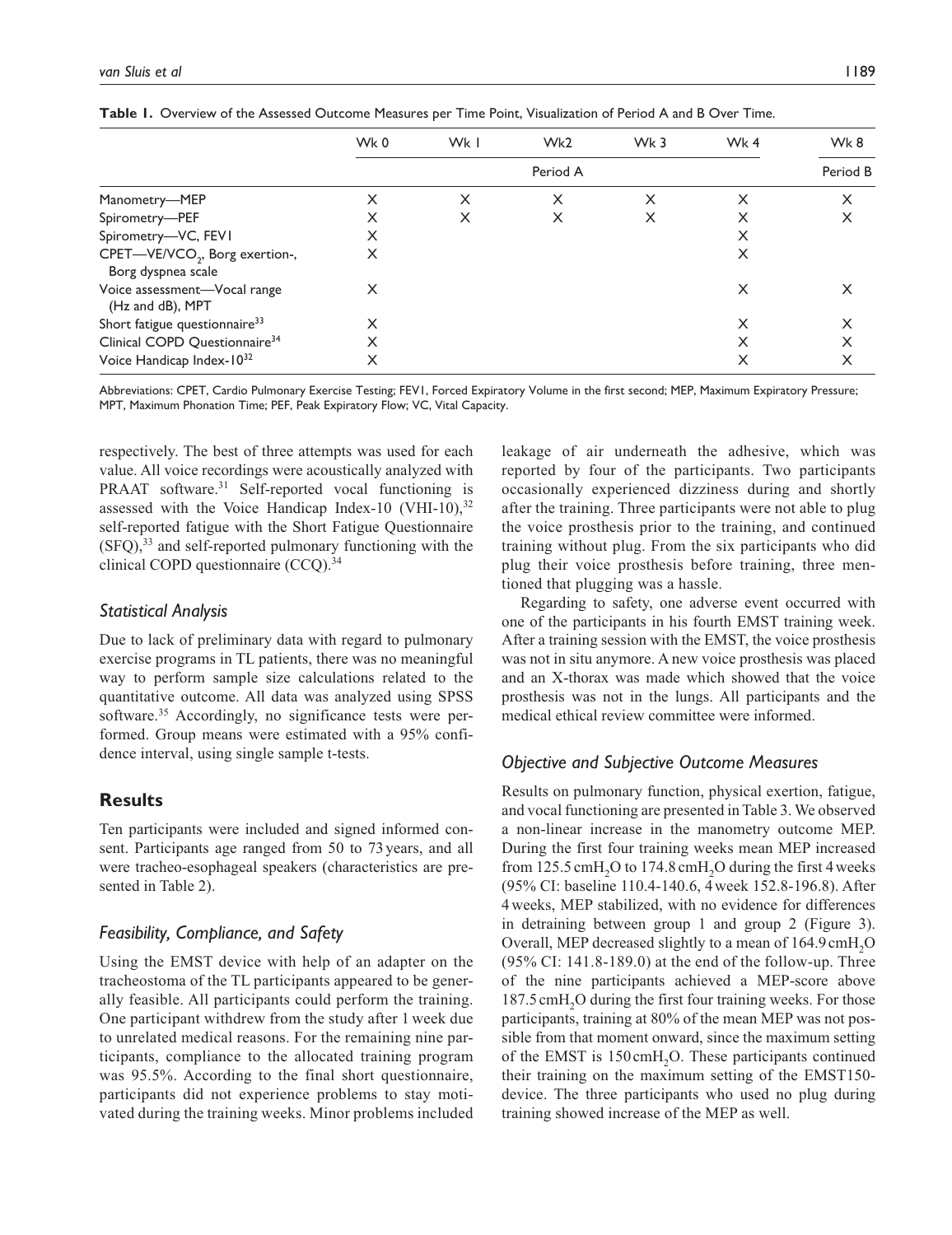| Participant | Age in<br>Years | Time since<br>TL in Years | Timing<br>Radiotherapy | Flap<br>Reconstruction | <b>Neck</b><br><b>Dissection</b> | Tracheo Esophageal<br>Speech:<br>Manually/Hands Free<br>Device | Randomization Group<br>$=$ Stop Training<br>$2 =$ Continue Training |
|-------------|-----------------|---------------------------|------------------------|------------------------|----------------------------------|----------------------------------------------------------------|---------------------------------------------------------------------|
|             | 65              | 13                        | Post-surgery           | No                     | Both sides                       | Freehands                                                      |                                                                     |
|             | 67              | 18                        | Pre-surgery            | Unknown <sup>†</sup>   | Unknown <sup>†</sup>             | Manually                                                       |                                                                     |
|             | 50              | 3                         | Pre-surgery            | No                     | Both sides                       | Both, alternating                                              |                                                                     |
|             | 68              |                           | Pre-surgery            | PM-flap                | No                               | Manually                                                       |                                                                     |
| 5           | 57              | 15                        | Pre-surgery            | <b>No</b>              | Both sides                       | Freehands                                                      |                                                                     |
| 6           | 63              |                           | Pre-surgery            | No                     | No                               | Manually                                                       |                                                                     |
|             | 68              | 3                         | Pre-surgery            | <b>No</b>              | Both sides                       | Both, alternating                                              |                                                                     |
| 8           | 57              | 10                        | Post-surgery           | No                     | Both sides                       | Freehands                                                      |                                                                     |
| 9           | 78              | 3                         | Post-surgery           | No                     | Left side                        | Manually                                                       |                                                                     |
| 10          | 73              | 20                        | Pre-surgery            | Unknown <sup>†</sup>   | Unknown <sup>†</sup>             | Manually                                                       |                                                                     |

#### **Table 2.** Participant Characteristics.

Abbreviations: PM-flap, Pectoralis Major flap; TL, total laryngectomy. † No surgical information was available.

|                              |  |  |  | Table 3. Mean, Standard Deviation, and Confidence Interval for the Outcome Measures of the Total Group of Participants at |
|------------------------------|--|--|--|---------------------------------------------------------------------------------------------------------------------------|
| Baseline, Week 4 and Week 8. |  |  |  |                                                                                                                           |

|                               | <b>Baseline</b> |                       | Wk4             |                       | Wk8           |                       |
|-------------------------------|-----------------|-----------------------|-----------------|-----------------------|---------------|-----------------------|
|                               | Mean (SD)       | 95% CI<br>Lower-Upper | Mean (SD)       | 95% CI<br>Lower-Upper | Mean (SD)     | 95% CI<br>Lower-Upper |
| $MEP$ —cmH <sub>2</sub> O     | 125.5(19.6)     | $110.4 - 140.6$       | 174.8(28.6)     | 152.8-196.8           | 164.9(30.0)   | 141.8-189.0           |
| PEF-L/min                     | 455.9 (116.4)   | 374.8-537.0           | 445.5 (116.432) | 356.0-535.0           | 405.3 (112.7) | 318.8-492.0           |
| CPET-VE/VCO <sub>2</sub>      | 29.5(4.7)       | $25.9 - 33.1$         | 28.4(2.8)       | 26.3-30.57            | ۰             |                       |
| Borg exertion scale           | 13.0(1.7)       | $11.7 - 14.3$         | 12.4(1.3)       | $11.4 - 13.5$         | ٠             |                       |
| Borg dyspnea scale            | 2.7(2.2)        | $1.0 - 4.4$           | 2.2(1.9)        | $0.8 - 3.7$           | ٠             |                       |
| FEVI-L                        | 3.2(0.7)        | $2.6 - 3.7$           | 3.0(0.6)        | $2.5 - 3.5$           | ٠             |                       |
| $VC-L$                        | 4.3(1.0)        | $3.5 - 5.1$           | 4.1(0.8)        | $3.5 - 4.8$           | ٠             | ٠                     |
| Vocal range-Hz                | 144.6 (98.9)    | 62.0-227.3            | 147.0 (63.0)    | 94.4-199.6            | 149.0 (101.4) | 64.3-233.7            |
| Vocal range-dB                | 26.4(5.6)       | $21.7 - 31.0$         | 31.9(3.7)       | 28.8-35.0             | 27.6(5.4)     | $23.1 - 32.2$         |
| MPT-sec                       | 12.5(7.9)       | $5.9 - 19.0$          | 12.2(8.5)       | $5.1 - 19.3$          | 12.0(6.8)     | $6.2 - 17.7$          |
| $VHI-10^{32}$                 | 15.6(10.0)      | $7.3 - 24.0$          | 16.0(9.7)       | $8.0 - 24.2$          | 16.5(8.8)     | $9.1 - 23.9$          |
| SFO <sup>33</sup>             | 8.1(5.1)        | $4.2 - 12.0$          | 8.44(4.2)       | $5.2 - 11.7$          | 9.1(4.7)      | $5.5 - 12.7$          |
| CCO total score <sup>34</sup> | 1.2(0.8)        | $0.6 - 1.8$           | 1.3(0.7)        | $0.7 - 1.9$           | 1.2(0.6)      | $0.8 - 1.7$           |

Abbreviations: CCQ, Clinical COPD Questionnaire; CPET, Cardio Pulmonary Exercise Testing; FEV1, forced expiratory volume in the first second; MEP, Maximum Expiratory Pressure; MPT, Maximum Phonation Time; PEF, Peak Expiratory Flow; SFQ, Short Fatigue Questionnaire; VC, Vital capacity; VHI-10, Voice Handicap Index 10 item version.

We observed no effect on spirometry outcome PEF over time (Figure 4). Mean PEF values were 455.9L/min at baseline and 445.5L/min after 4weeks (95% CI: baseline 374.8-537.0, 4week 356.0-535.0). In this sample, no effect of detraining was seen in PEF after reducing or stopping the training with a mean PEF value of 405.3 at week 8 (95% CI: 318.8-492.0).

No changes over time were found for self-reported pulmonary problems (CCQ), vocal functioning (VHI-10), fatigue (SFQ). No differences were found for outcomes in physical exertion (CPET, Borg scales). Objective assessment

of vocal functioning showed no differences in MPT and vocal range in Hz. Exception was dynamic range in dB, which increased from 26.4dB (95% CI: 21.7-31.0) to 31.9dB (95% CI: 28.8-35.0) after 4weeks of training. After period B vocal range in dB returned back to baseline values (mean 27.6 dB 95% CI: 23.1-32.2).

### **Discussion**

To date, this is the first study to investigate feasibility, safety, and compliance of EMST in a group of TL participants.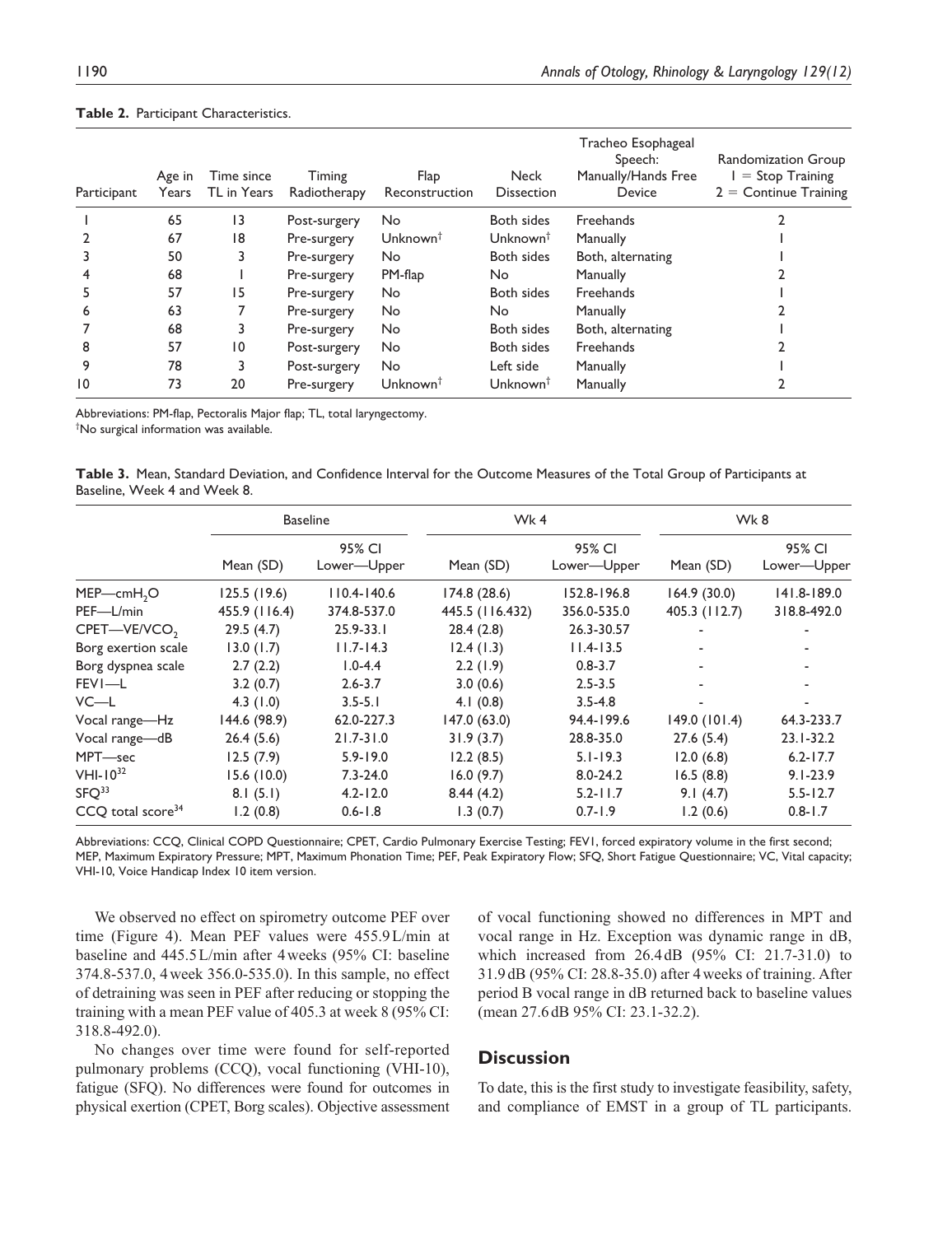

Figure 3. Individual Maximum Expiratory Pressure (MEP) scores over time in cmH<sub>2</sub>O.



**Figure 4.** Individual Peak Expiratory Flow (PEF) scores over time in liter per minute.

EMST appears to be somewhat challenging, but feasible. MEP improved over time but this did not seem clinically relevant for this group of relatively fit participants.

Challenges encountered the need for an adapter, skills of the participants with plugging the voice prosthesis, placing the EMST150 with an adaptor on the tracheostoma, and creating an airtight seal. One safety issue occurred with a participant presenting without a voice prosthesis after a training session. Nevertheless, compliance to the training program was high  $(>95\%)$ .

The results show a clear increase in MEP over time in contrast to PEF values in which no change was seen. The increase of MEP as a result of EMST is consistent with both biological rationale and former findings.14,16,18,20,22,23,25

Baseline MEP scores were higher than predicted for eight out of ten participants when compared with reference values for healthy adults.<sup>36</sup> No normative MEP values for TL patients are found. The higher than expected MEP scores might be the effect of frequent coughing and forced expectoration which is present after TL. The high MEP values are in contrast with the study of Hutcheson et al, $20$  in which head and neck cancer patients suffering from chronic aspiration were included. Their group showed reduced average MEPs at baseline.<sup>20</sup> Palmer et al<sup>24</sup> reported a good MEP at baseline in their group after partial laryngectomy and reasoned their candidates must have good pulmonary support to tolerate some amount of aspiration during recovery.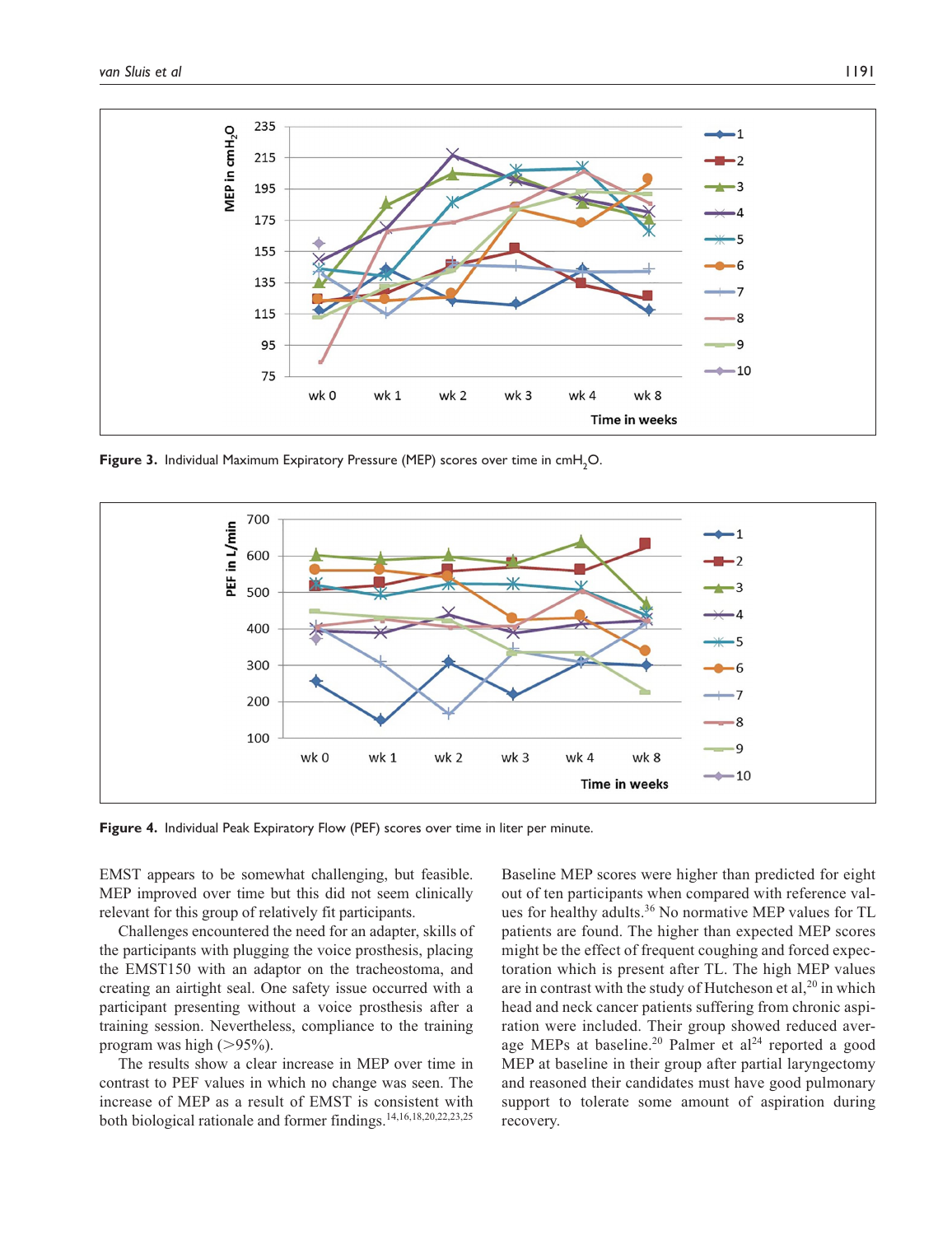We observed no changes over time for PEF outcomes. Contrary to the MEP scores, baseline scores were lower than predicted for seven participants compared with reference values.37 No normative values for PEF in TL patients are found. In the group of partial laryngectomy patients performing EMST a significant increase in peak cough flow (L/min) was found, from below normal prior to the intervention to within normal range after training.<sup>24</sup> Peak expiratory flow rate also increased significantly with training in a group of elderly.26 It is worth questioning why PEF values did not improve in the studied group of TL participants. A possible reason is impaired cough technique. As there is no glottic closure, the higher built up pressure does not lead to increased flow. Besides, no special attention was paid at the exhaling technique (ie, generating the force primarily using the rectus abdominis muscle, and keeping the thorax maximally expanded during the first part of the forced expiration) during the training.

The increase in MEP and vocal range in dB did not lead to an improvement in the clinical relevant outcome measures regarding pulmonary function, physical exertion, fatigue, and vocal functioning. It was disappointing to see that no clinically relevant benefits were found in the selfreported outcome measures. This might be the result of a sample of relatively fit TL participants which showed high baseline values in MEP and who mentioned no specific pulmonary complaints. Despite an improvement in loudness, related to the dynamic range in dB after 4weeks of training, no changes in self-reported vocal functioning (VHI-10) were seen.

Although this pilot study offered useful insights, there are some limitations which should be mentioned related to the included group, use of EMST device and performance of training and measurements. Because of the small number of participants the results of this first EMST study in a TL group must be interpreted with caution. The outcomes cannot be generalized to the entire TL population. In particular, because the participants in our sample were all male, all fluent tracheoesophageal speakers, and relatively fit from the start, they may have progressed less and perceived less benefit, compared to what might be expected from TL patients who are less fit and report explicit coughing problems. Participants who achieved a MEP-score above  $187.5 \text{ cm}$ H<sub>2</sub>O continued the training with the device set at the maximum work load of  $150 \text{cm}H<sub>2</sub>O$ . It remains unclear if the increase in MEP would have been even larger in case of training with an EMST device with a wider range. To measure the effect of EMST with manometry, spirometry and CPET, adjustments were needed for use on the tracheostoma. Problems creating an airtight seal and plugging the voice prosthesis and the resulting air leakage could have influenced the results of the training and the measured outcomes negatively. VHI-10, SFQ, CCQ, and Borg scales were best available questionnaires, although not specifically validated for TL population, and should therefore be interpreted with caution.

For future research, it should be considered to test EMST in a group of TL participants without plugging the voice prosthesis prior to the training. If this also results in improvements, users can be spared the hassle of plugging. Next to this, special attention should be given towards exhaling technique used during the training. It is recommended to assess effectiveness of the training in a large group of participants which includes patients who explicitly report pulmonary problems, less fit elderly participants, and women. Finally, there are still unanswered questions about the association between patients characteristics (eg, time since TL, flap reconstruction, neck dissection etc.) and effectiveness of EMST.

### **Conclusion**

This pilot feasibility study indicates that an EMST program is generally safe and feasible in individuals following TL, although it requires adjustments of the device and skills of the participants to perform the training. Compliance to the training program was high. The EMST leads to an increase MEP, no evident changes in PEF outcomes were found. An increase in dynamic range in dB was seen, but this did not result in less reported voice handicap measured with VHI-10. No effects were found in the voice parameters MPT and vocal range in Hz, and ventilatory efficiency during exercise. For this relatively fit group of TL participants, clinical relevant benefits measured with self-reported clinical outcomes could not be determined. It is recommended to assess EMST in a less fit TL population who specifically report pulmonary problems to further investigate potential clinical benefit.

#### **Acknowledgments**

The authors acknowledge Atos medical (Malmö, Sweden) for their research grant, which contributes to the existing infrastructure for quality of life research of the Department of Head and Neck Oncology and Surgery. The authors acknowledge Aspire Products for providing EMST training devices free of charge to study participants. FJM Hilgers, emeritus professor and emeritus head and neck surgeon at the Netherlands Cancer Institute and University of Amsterdam is greatly acknowledged for his innovative idea, enthusiasm, and support to test EMST in total laryngectomy patients.

#### **Declaration of Conflicting Interests**

The author(s) declared no potential conflicts of interest with respect to the research, authorship, and/or publication of this article.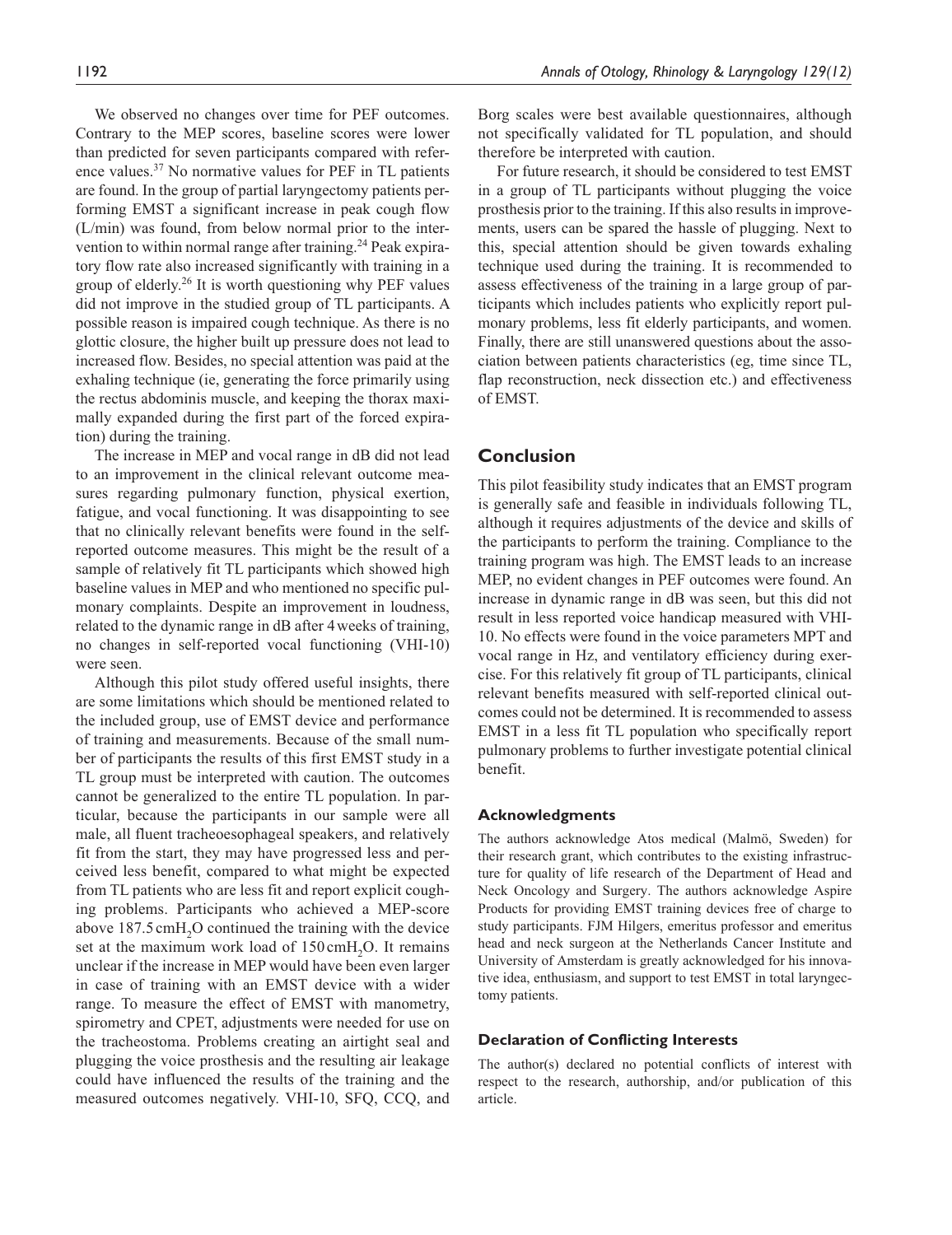#### **Funding**

The author(s) disclosed receipt of the following financial support for the research, authorship, and/or publication of this article: The Netherlands Cancer Institute receives a research grant from Atos Medical (Malmö, Sweden), which contributes to the existing infrastructure for quality of life research of the Department of Head and Neck Oncology and Surgery. Aspire Products (Atlanta, USA) provided all EMST training devices free of charge to study participants. The funders, Atos Medical and Aspire Products, had no involvement in the study design, analysis, or writing of the manuscript. The authors have no other funding, financial relationships, or conflicts of interest to disclose.

#### **ORCID iD**

Anne F. Kornman **b** <https://orcid.org/0000-0003-0004-1868>

#### **References**

- 1. van Sluis KE, van der Molen L, van Son RJ, Hilgers FJ, Bhairosing PA, van den Brekel MW. Objective and subjective voice outcomes after total laryngectomy: a systematic review. *Eur Arch Otorhinolaryngol*. 2018;275(1):11-26.
- 2. Drugman T, Rijckaert M, Janssens C, Remacle M. Tracheoesophageal speech: a dedicated objective acoustic assessment. *Comput Speech Lang*. 2015;30(1):16-31.
- 3. Maurizi M, Paludetti G, Almadori G, Ottaviani F, Todisco T. Mucociliary clearance and mucosal surface characteristics before and after total laryngectomy. *Acta Otolaryngol*. 1986;102(1-2):136-145.
- 4. Hilgers FJ, Ackerstaff AH. Comprehensive rehabilitation after total laryngectomy is more than voice alone. *Folia Phoniatr Logop*. 1999;52(1-3):65-73.
- 5. van den Boer C, Muller SH, van der Noort V, et al. Effects of heat and moisture exchangers on tracheal mucociliary clearance in laryngectomized patients: a multi-center case–control study. *Eur Arch Otorhinolaryngol*. 2015;272(11):3439- 3450.
- 6. Bień S, Okła S, van As-Brooks CJ, Ackerstaff AH. The effect of a Heat and Moisture Exchanger (Provox® HME) on pulmonary protection after total laryngectomy: a randomized controlled study. *Eur Arch Otorhinolaryngol*. 2010;267(3): 429-435.
- 7. Parrilla C, Minni A, Bogaardt H, et al. Pulmonary rehabilitation after total laryngectomy a multicenter time-series clinical trial evaluating the provox XtraHME in HME-naïve patients. *Ann Otol Rhinol Laryngol*. 2015:124(9):706-713 .
- 8. Hilgers F, Aaronson N, Schouwenburg P, Zandwijk N. The influence of a heat and moisture exchanger (HME) on the respiratory symptoms after total laryngectomy. *Clin Otolaryngol Allied Sci*. 1991;16(2):152-156.
- 9. Quail G, Fagan JJ, Raynham O, Krynauw H, John LR, Carrara H. Effect of cloth stoma covers on tracheal climate of laryngectomy patients. *Head Neck*. 2016;38(suppl 1): E480-E487.
- 10. Mérol JC, Charpiot A, Langagne T, Hémar P, Ackerstaff AH, Hilgers FJ. Randomized controlled trial on postoperative pulmonary humidification after total laryngectomy: external

humidifier versus heat and moisture exchanger. *Laryngoscope*. 2012;122(2):275-281.

- 11. Lansaat L, van den Boer C, Muller SH, et al. Ex vivo humidifying capacity and patient acceptability of stoma cloths in laryngectomized individuals. *Head Neck*. 2017;39(5): 921-931.
- 12. Bickford J, Coveney J, Baker J, Hersh D. Validating the changes to self-identity after total laryngectomy. *Cancer Nurs*. 2019;42(4):314-322.
- 13. Op de Coul B, Ackerstaff A, Van As C, et al. Quality of life assessment in laryngectomized individuals: do we need additions to standard questionnaires in specific clinical research projects? *Clin Otolaryngol*. 2005;30(2):169-175.
- 14. Pitts T, Bolser D, Rosenbek J, Troche M, Okun MS, Sapienza C. Impact of expiratory muscle strength training on voluntary cough and swallow function in Parkinson disease. *Chest*. 2009;135(5):1301-1308.
- 15. Laciuga H, Rosenbek JC, Davenport PW, Sapienza CM. Functional outcomes associated with expiratory muscle strength training: narrative review. *J Rehabil Res Dev*. 2014; 51(4):535-546.
- 16. Kuo Y-C, Chan J, Wu Y-P, Bernard JR, Liao Y-H. Effect of expiratory muscle strength training intervention on the maximum expiratory pressure and quality of life of patients with Parkinson disease. *NeuroRehabilitation*. 2017(Preprint):1-8.
- 17. Troche MS, Okun MS, Rosenbek JC, et al. Aspiration and swallowing in Parkinson disease and rehabilitation with EMST: a randomized trial. *Neurology*. 2010;75(21):1912- 1919.
- 18. Silverman EP, Miller S, Zhang Y, Hoffman-Ruddy B, Yeager J, Daly JJ. Effects of expiratory muscle strength training on maximal respiratory pressure and swallow-related quality of life in individuals with multiple sclerosis. *Mult Scler J Exp Transl Clin*. 2017;3(2):2055217317710829.
- 19. Kuo Y-C, Song T-T, Bernard JR, Liaoo PY-H. Short-term expiratory muscle strength training attenuates sleep apnea and improves sleep quality in patients with obstructive sleep apnea. *Respir Physiol Neurobiol*. 2017;243: 86-91.
- 20. Hutcheson KA, Barrow MP, Plowman EK, et al. Expiratory muscle strength training for radiation-associated aspiration after head and neck cancer: a case series. *Laryngoscope*. 2018;128(5):1044-1051.
- 21. Park JS, Oh DH, Chang MY, Kim KM. Effects of expiratory muscle strength training on oropharyngeal dysphagia in subacute stroke patients: a randomised controlled trial. *J Oral Rehabil*. 2016;43(5):364-372.
- 22. Hegland KW, Davenport PW, Brandimore AE, Singletary FF, Troche MS. Rehabilitation of swallowing and cough functions following stroke: an expiratory muscle strength training trial. *Arch Phys Med Rehabil*. 2016;97(8):1345-1351.
- 23. Plowman EK, Tabor-Gray L, Rosado KM, et al. Impact of expiratory strength training in amyotrophic lateral sclerosis: results of a randomized, sham-controlled trial. *Muscle Nerve*. 2019;59(1):40-46.
- 24. Palmer AD, Bolognone RK, Thomsen S, Britton D, Schindler J, Graville DJ. The safety and efficacy of expiratory muscle strength training for rehabilitation after supracricoid partial laryngectomy: a pilot investigation. *Ann Otol Rhinol Laryngol*. 2018:3489418812901.